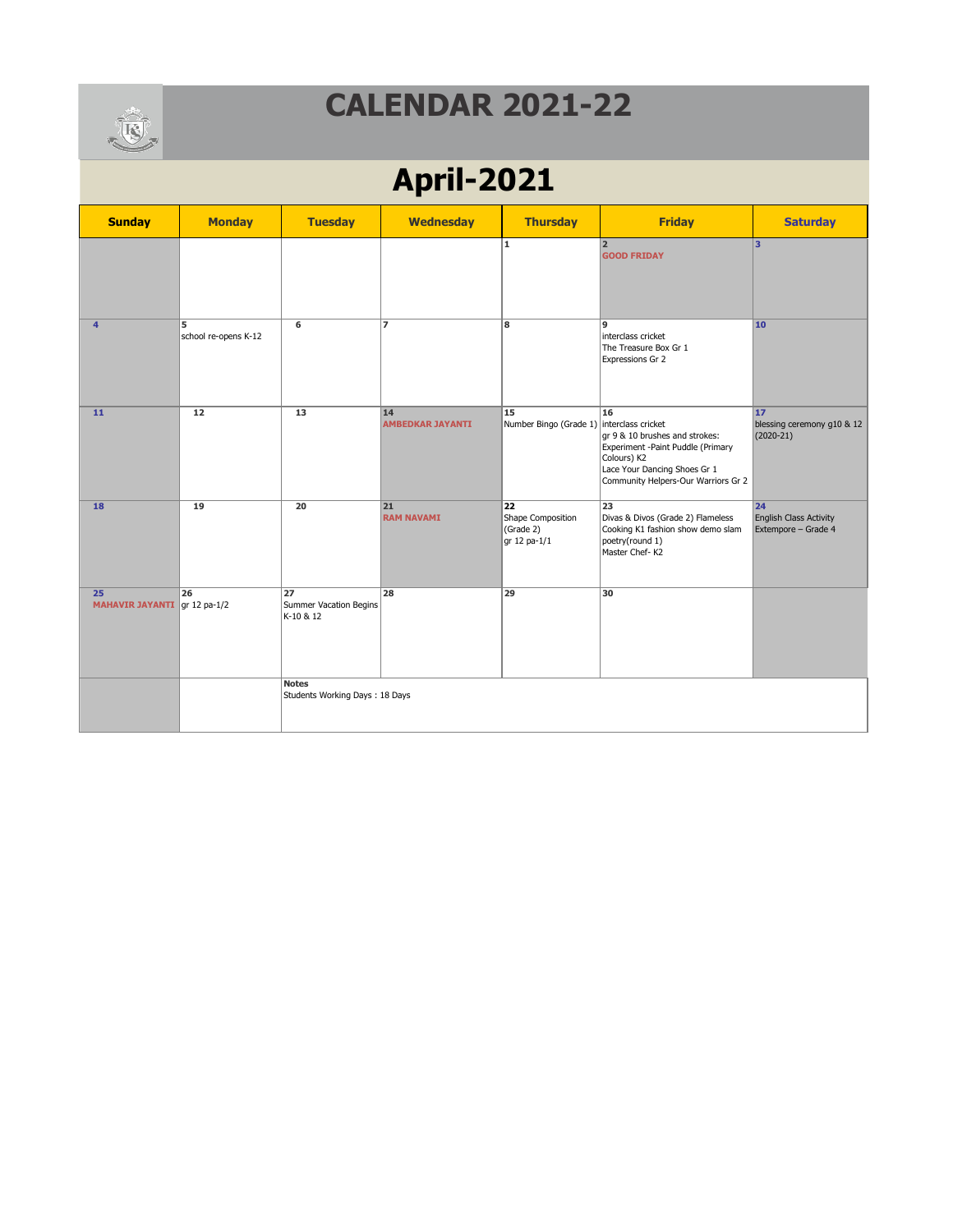

# **May-2021**

| <b>Sunday</b>  | <b>Monday</b>               | <b>Tuesday</b>                                          | <b>Wednesday</b>           | <b>Thursday</b> | <b>Friday</b>                                            | <b>Saturday</b> |
|----------------|-----------------------------|---------------------------------------------------------|----------------------------|-----------------|----------------------------------------------------------|-----------------|
|                |                             |                                                         |                            |                 |                                                          | 1.              |
| 2              | 3                           | 4                                                       | 5                          | 6               | $\overline{7}$                                           | 8               |
| $\overline{9}$ | 10<br>Grade 11<br>Commences | $\overline{11}$                                         | $\overline{12}$            | $\overline{13}$ | 14<br><b>ID-UL-FITR</b>                                  | 15              |
| 16             | 17                          | 18                                                      | $ 19\rangle$               | 20              | 21<br>ADZAP<br>Commerce Activity<br>Mathemania (round 1) | 22              |
| 23             | 24                          | 25                                                      | 26<br><b>BUDHA PURNIMA</b> | 27              | 28                                                       | 29              |
| 30             | 31                          | <b>Notes</b><br>Grade 11 Students Working Days: 14 Days |                            |                 |                                                          |                 |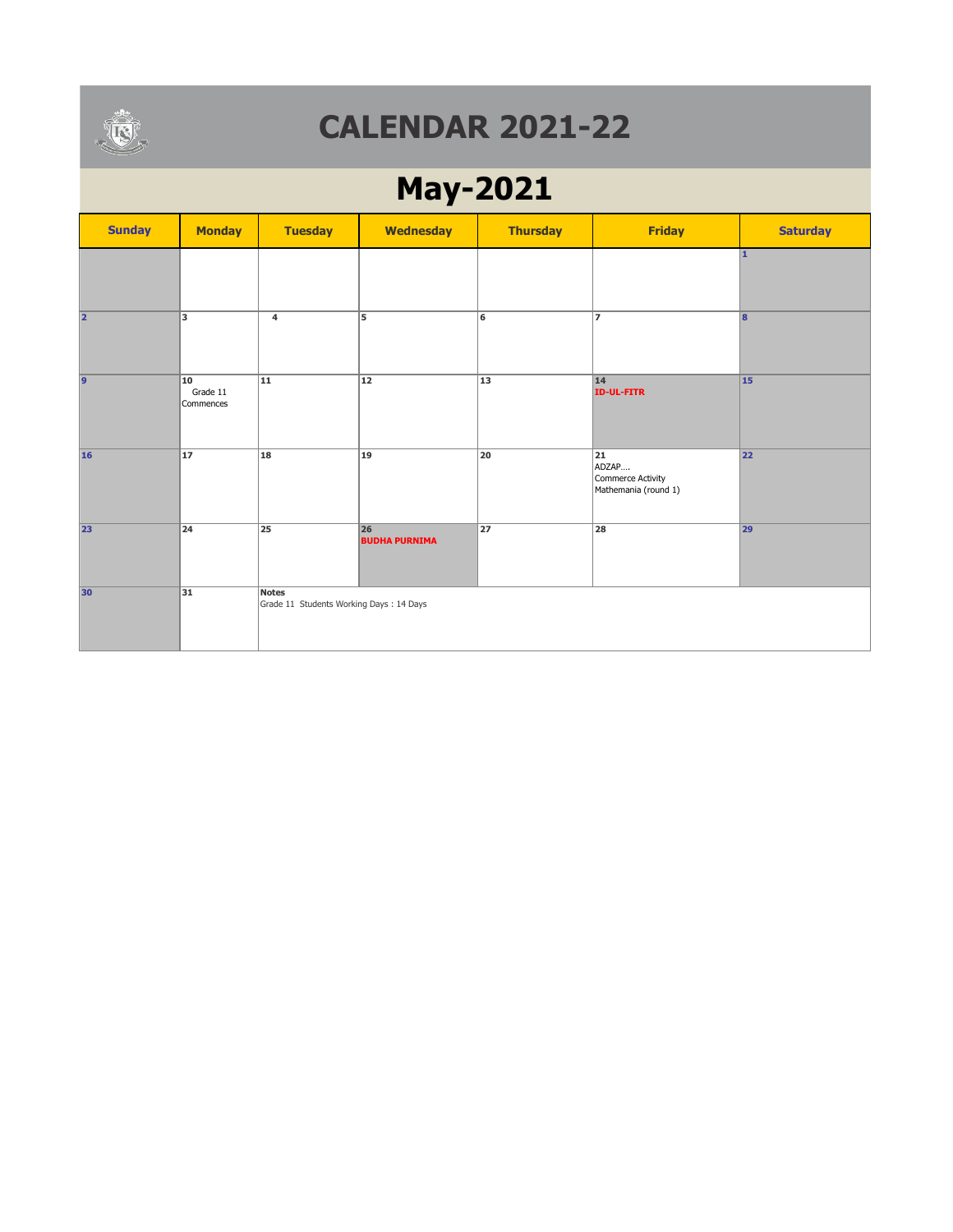

| <b>CONTRACTOR</b> |                     |                                                |                                                              |                                                                   |                                                                                                                |                                                          |  |  |  |
|-------------------|---------------------|------------------------------------------------|--------------------------------------------------------------|-------------------------------------------------------------------|----------------------------------------------------------------------------------------------------------------|----------------------------------------------------------|--|--|--|
| <b>June-2021</b>  |                     |                                                |                                                              |                                                                   |                                                                                                                |                                                          |  |  |  |
| <b>Sunday</b>     | <b>Monday</b>       | <b>Tuesday</b>                                 | <b>Wednesday</b>                                             | <b>Thursday</b>                                                   | <b>Friday</b>                                                                                                  | <b>Saturday</b>                                          |  |  |  |
|                   |                     | $\mathbf{1}$                                   | $\overline{2}$                                               | 3                                                                 | 4                                                                                                              | 15                                                       |  |  |  |
| 6                 | 17<br>School Reopen | 8<br>$\sf s$                                   | 9<br>GR 12 PA-1/3                                            | 10                                                                | <sup>11</sup> Divas And Divos K2 Admad Show Demo 12<br>GR 12 PA-1/4<br>Telephone Talk K1<br>Gratitude Jar Gr 3 |                                                          |  |  |  |
| 13                | 14<br>GR 12 PA-1/5  | 15                                             | 16<br>GR 12 PA-1/6<br>Gr6-8 cycle assessment 1-<br>subject-2 | 17<br>Scientio Fabio Quest<br>Science Quiz<br>Quiz Gr 6-8 Round 1 | 18<br>Admad Show Activity<br>Mood Charade K1<br>Colouring Activity K2                                          | 19                                                       |  |  |  |
| 20                | 21                  | 22                                             | 23<br>Gr6-8 cycle Assessment 1-<br>Subject-3                 | 24<br>GR 11 PTM                                                   | 25<br>GR 11 PTM<br>Finger Food Party K1<br>Healthy Food Party K2<br>Shape Up My City Gr 2                      | 26<br>Scientio Fabio Quest Quiz<br>Gr 6-8<br>Final Round |  |  |  |
| 27                | $\overline{28}$     | $\overline{29}$                                | 30<br>Gr6-8 cycle Assessment 1-<br>Subject-4                 |                                                                   |                                                                                                                |                                                          |  |  |  |
|                   |                     | <b>Notes</b><br>Students Working Days: 18 Days |                                                              |                                                                   |                                                                                                                |                                                          |  |  |  |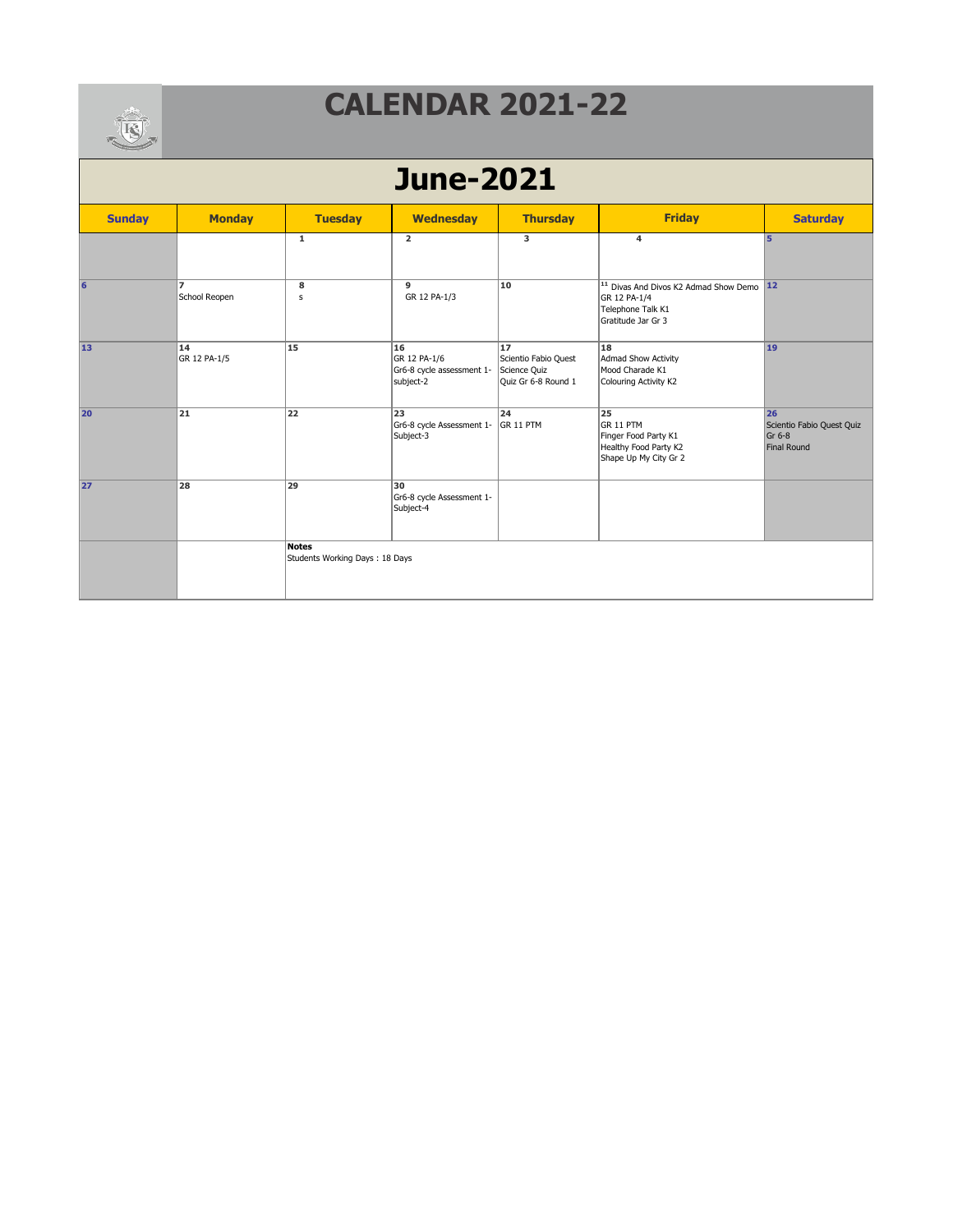

| <b>CONTRACTOR</b>      |                                                                      |                                                                      |                                                                                                      |                                                                                                                        |                                                                                                                                 |                                                                                    |  |  |
|------------------------|----------------------------------------------------------------------|----------------------------------------------------------------------|------------------------------------------------------------------------------------------------------|------------------------------------------------------------------------------------------------------------------------|---------------------------------------------------------------------------------------------------------------------------------|------------------------------------------------------------------------------------|--|--|
| <b>July-2021</b>       |                                                                      |                                                                      |                                                                                                      |                                                                                                                        |                                                                                                                                 |                                                                                    |  |  |
| <b>Sunday</b>          | <b>Monday</b>                                                        | <b>Tuesday</b>                                                       | <b>Wednesday</b>                                                                                     | <b>Thursday</b>                                                                                                        | <b>Friday</b>                                                                                                                   | <b>Saturday</b>                                                                    |  |  |
|                        |                                                                      |                                                                      |                                                                                                      | 1.<br>School Re-Opens (Grade K-12) Show Time K1<br>PTM GR 12                                                           | $\overline{2}$<br>Fireless cooking K2<br>PTM GR 12<br>Caption A Picture Gr 3                                                    | PROFESSIONAL DEVELOPMENT-<br>3                                                     |  |  |
| 14                     | 5<br>GR 9 & 10<br>assessment -1<br>subject -1<br>School Re-Opens G11 | 6<br>12 CA-1/2<br>English Hand Writing<br>Competition Grade 2        | $\overline{ }$<br>Gr 9 & 10<br>assessment -1<br>subject -2 Gr6-8 cycle<br>Assessment 1- Subject-5    | 8<br>12 CA-1/3<br>Stem -1 Science (Grade 2 & 3)<br>Folder Making Activity<br>Grade 4 & 5                               | 9<br>gr 9 & 10<br>assessment -1 subject -3<br>Intraclass basketball<br>Kathashala K1<br>Costume Party K2<br>Trip to Marine Life | 10<br><b>KMUN 2021</b><br>e Life                                                   |  |  |
| 11<br><b>KMUN 2021</b> | 12<br>GR 9 & 10 assessment -1<br>subject -4                          | 13<br>12 CA-1/4<br><b>Experiment What</b><br>dissolves in water (K2) | 14<br>Gr 9 & 10 assessment -1<br>subject -5<br>Gr6-8 cycle Assessment 1-<br>Subject -6               | 15<br>12 CA-1/5<br>Stem -2 Technology (Grade1-<br>3) Glimpses of India's<br>freedom struggle Grade 5<br>Spell Bee Gr 3 | 16<br>Orientation Gr 11 Founder's<br>Day-Demo<br>Spot the difference K1<br>Shape up my City (Grade1)                            | 17<br>Experiment -Sink And Float K2 PROFESSIONAL DEVELOPMENT -2<br>Gr <sub>3</sub> |  |  |
| 18                     | 19<br>Poster Making Grade 4 & 5                                      | 20                                                                   | 21<br><b>ID-UL-ZUHA</b><br>(BAKRID)                                                                  | 22<br>Gr6-8 cycle Assessment 2-<br>Subject-1                                                                           | 23<br><b>FOUNDERS' DAY</b><br>Monsoon Masti (Grade K2)<br>Picture House K1 Beach Party<br>K <sub>2</sub>                        | 24                                                                                 |  |  |
| 25                     | 26<br><b>English Recitation</b><br>Competition (Grade K2)            | 27                                                                   | 28<br>Gr6-8 cycle Assessment 2-<br>Subject -1<br>Grade 12 CA-1/1<br>Virtual Trip to Gandhi<br>Museum | 29<br>Grade 9 & 10 PTM English<br>Activity Movie Review (Grade 5 subject 2<br>Final)                                   | 30<br>Gr 6-8 cycle assessment 2<br>QUIZ-EK BHARAT SHRESHTA<br><b>BHARAT Round 1</b><br>Grade 12 CA- 1/2<br>Rhyme Time K1        | 31<br>PROFESSIONAL DEVELOPMENT -3                                                  |  |  |
|                        | <b>Notes</b><br>Students Working Days: 21 Days                       |                                                                      |                                                                                                      |                                                                                                                        |                                                                                                                                 |                                                                                    |  |  |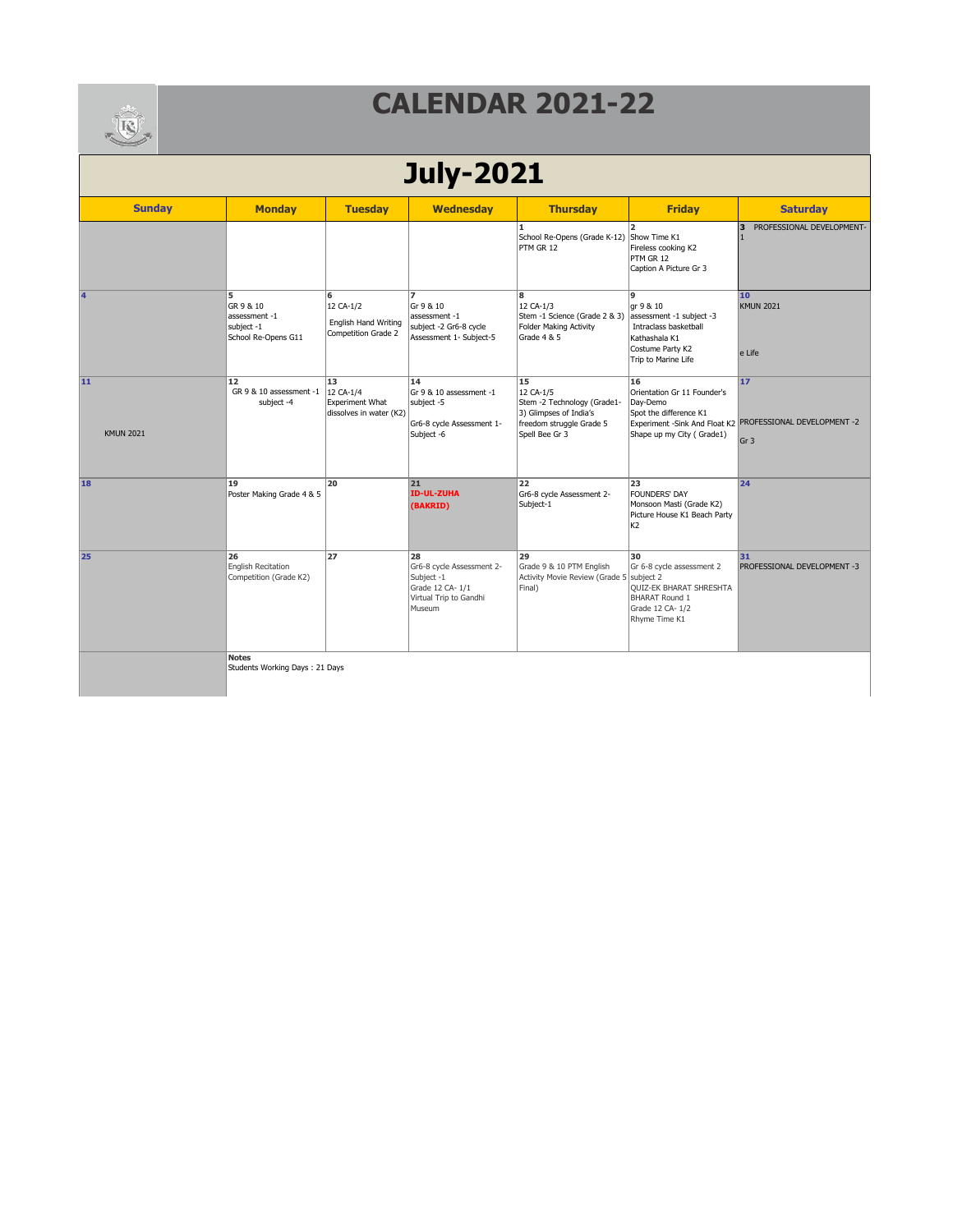

# **August-2021**

| <b>Sunday</b>                            | <b>Monday</b>            | <b>Tuesday</b>                                 | <b>Wednesday</b>                                                                                        | <b>Thursday</b>                                                  | <b>Friday</b>                                                                                                                       | <b>Saturday</b>                                           |
|------------------------------------------|--------------------------|------------------------------------------------|---------------------------------------------------------------------------------------------------------|------------------------------------------------------------------|-------------------------------------------------------------------------------------------------------------------------------------|-----------------------------------------------------------|
| $\mathbf{1}$                             | 2<br>GR 12 CA - 1/3      | 3                                              | 4<br>Gr6-8 cycle Assessment 2-<br>Subject-3<br>Inter Class Kavita vachan<br>(Grade 2)<br>GR 12 CA - 1/4 | 5<br>Glimpses of India's Freedom<br>Struggle Final (Grade 5)     | 6<br>GR 12 CA - 1/5<br>Picture Book K1<br>Experiment - What Dissolves<br>In Water K2<br>Roman Secret Agent Gr 1<br>Kathavachan Gr 2 | PROFESSIONAL<br><b>DEVELOPMENT 4</b>                      |
| 8                                        | 9<br>GR 12 CA - 1/6      | 10                                             | 11<br>PTM grade 12<br>Gr6-8 cycle Assessment 2-<br>Subject-4<br>Gr 8 NUKKAD NATAK FINALS                | 12<br>PTM GRADE 12<br>Animal Olympic March-K1                    | 13<br>Independence Day<br>Celebration<br>Ouiz-ek bharat shreshta<br>bharat final)                                                   | 14<br>Gr 6-8 PTM VAN<br><b>MAHOTSAV</b><br>(Nukkad Natak) |
| 15<br><b>INDEPENDEN CE</b><br><b>DAY</b> | 16                       | 17                                             | 18<br>Gr6-8 cycle Assessment 2-<br>Subject-5<br>Gr 6&7 SCIENCE QUIZ FINALS                              | 19<br><b>MUHARRAM</b>                                            | 20<br>intramural sports Rakhi<br>Making (Grade K-3)                                                                                 | 21<br>PROFESSIONAL<br><b>DEVELOPMENT 5</b>                |
| 22<br><b>RAKSHA</b><br><b>BANDHAN</b>    | 23<br>GR 11 PA -1/1      | 24                                             | 25<br>Gr6-8 cycle Assessment 2-<br>Subject-6<br>I am what I Dream (Grade 1)                             | 26<br>Elocution (Grade 3)<br>Hindi Activity-Monoacting (Grade 4) | 27<br>KMUN-DEMO<br>Albela Krishna Dance K2<br>Dahi Handi/Pot Decoration (<br>Grade 4&5)<br>GR 12 PA - 2/1<br>I Am What I Dream Gr 1 | 28<br><b>KMUN</b><br>Kirshnaleela (K1)                    |
| 29<br>KMUN                               | 30<br><b>JANMASHTAMI</b> | 31                                             |                                                                                                         |                                                                  |                                                                                                                                     |                                                           |
|                                          |                          | <b>Notes</b><br>Students Working Days: 20 Days |                                                                                                         |                                                                  |                                                                                                                                     |                                                           |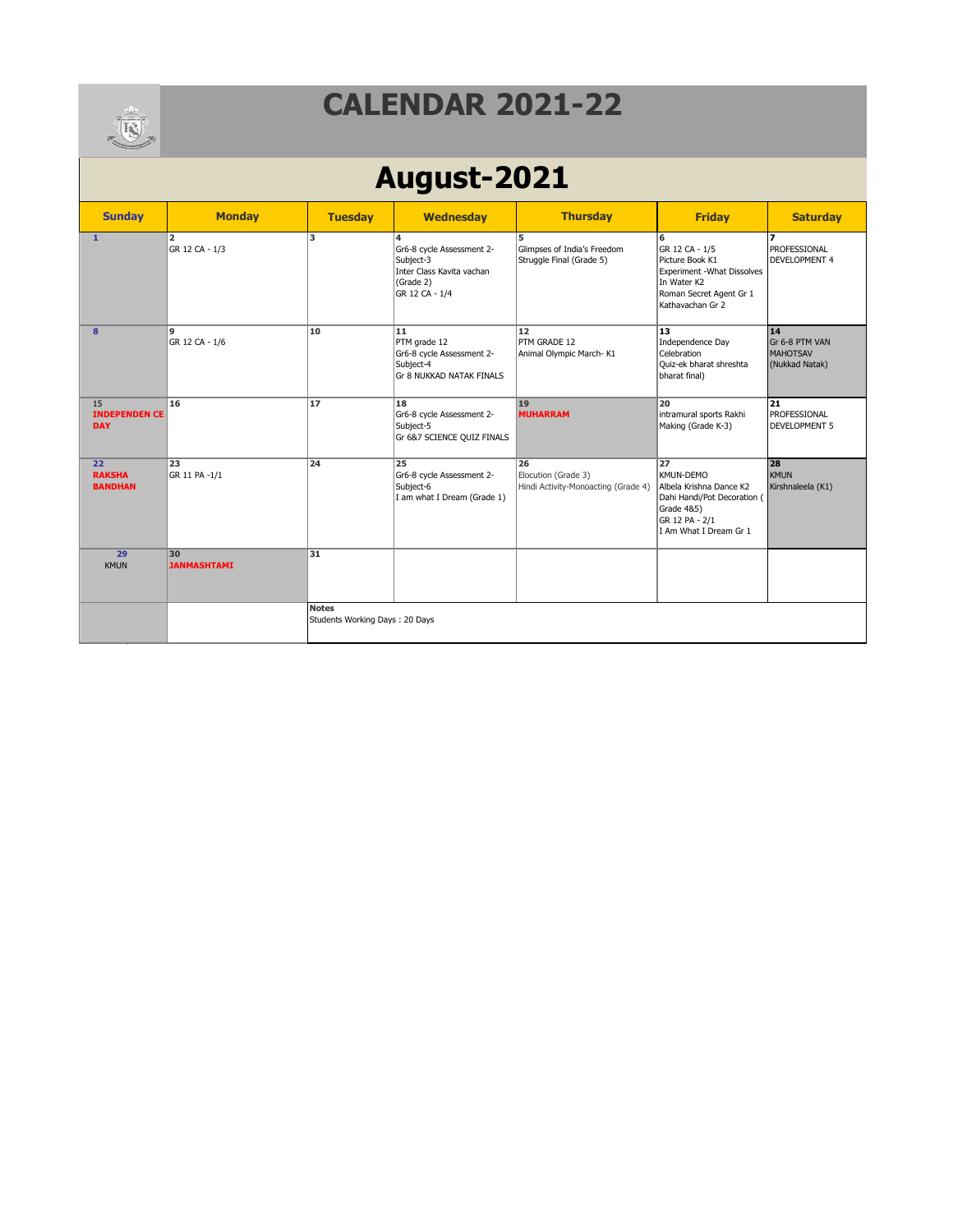

# **September-2021**

| <b>Sunday</b> | <b>Monday</b>                                                                                                                   | <b>Tuesday</b>                                                    | <b>Wednesday</b>                                                                       | <b>Thursday</b>                                                                                   | <b>Friday</b>                                                                                                                                                         | <b>Saturday</b>                                                       |
|---------------|---------------------------------------------------------------------------------------------------------------------------------|-------------------------------------------------------------------|----------------------------------------------------------------------------------------|---------------------------------------------------------------------------------------------------|-----------------------------------------------------------------------------------------------------------------------------------------------------------------------|-----------------------------------------------------------------------|
|               |                                                                                                                                 |                                                                   | 1<br>Virtual Trip to a farm(Grade 1)                                                   | Hindi Handwriting Competition<br>(Grade 2)                                                        | 3<br><b>TEACHERS DAY</b><br>CELEBRATIONS Hopscotch-<br>K1<br>Tribute to My Teacher Gr 3                                                                               | <b>PROFESSIONAL</b><br><b>DEVELOPMENT -6</b><br>Experiment - Water K1 |
| 5             | 6<br>GR 12 PA-2/2<br>GR-11 PA-1/2                                                                                               | $\overline{7}$                                                    | 8                                                                                      | <b>g</b><br>Cultural Diversity of India<br>(Grade 4)                                              | 10<br>Navras (Grade K2)<br>Wings to Imagination Gr 1<br>Hindi Handwriting Competition<br>Gr 2                                                                         |                                                                       |
| 12            | 13<br>GR 12 PA -2/3<br>GR-11 PA-1/3                                                                                             | 14<br>Trip to Rail Museum<br>(Grade K2)                           | 15                                                                                     | 16<br>Animal Olympic March (Grade K1) Gr 6-8 mid term assessment<br>Monoacting (Round2) (Grade 4) | 17<br>subject-1<br>Swarachit Katha Vachan (Gr 3)<br>Cinephile- Movie Critique Gr 2                                                                                    | 4<br>PROFESSIONAL<br><b>DEVELOPMENT -7</b>                            |
| 19            | 20<br>Gr 9 & 10 assessment -2<br>subject -1<br>Gr 6-8 mid term assessment<br>subject-2<br>GR 12 PA-2/4<br>GR-11 PA-1/4          | 21                                                                | 22<br>or 9 & 10 assessment -2<br>subject -2<br>ar 6-8 mid term assessment<br>Subject 3 | 23<br>Popcorn Couch (Grade 3)<br>Kahani Vishleshan (Grade 5)                                      | 24<br>GR 9 & 10 assessment -2<br>subject -3<br>gr 6-8 mid term assessment<br>subject-4<br><b>MELLOW DOWN</b><br>Building Nemo's House K1<br>Let's Talk Breakfast Gr 1 | 25                                                                    |
| 26            | 27<br>Gr 9 & 10 assessment - 2<br>subject -4<br>gr 6-8 mid term<br>assessment subject-5<br>GR - 12 PA - 2/5<br>GR - 11 PA - 1/5 | 28<br>Performing Arts<br><b>Assembly Think</b><br>Environmentally | 29<br>ar 9 &10 assessment -2<br>subject -5<br>gr 6-8 mid term assessment<br>subject-6  | 30<br>ar 9 &10 assessment -2 it<br>q1: tribute to Mahatma Cultural<br>Diversity of India (Final)  |                                                                                                                                                                       |                                                                       |
|               |                                                                                                                                 | <b>Notes</b><br>Students Working Days: 22 Days                    |                                                                                        |                                                                                                   |                                                                                                                                                                       |                                                                       |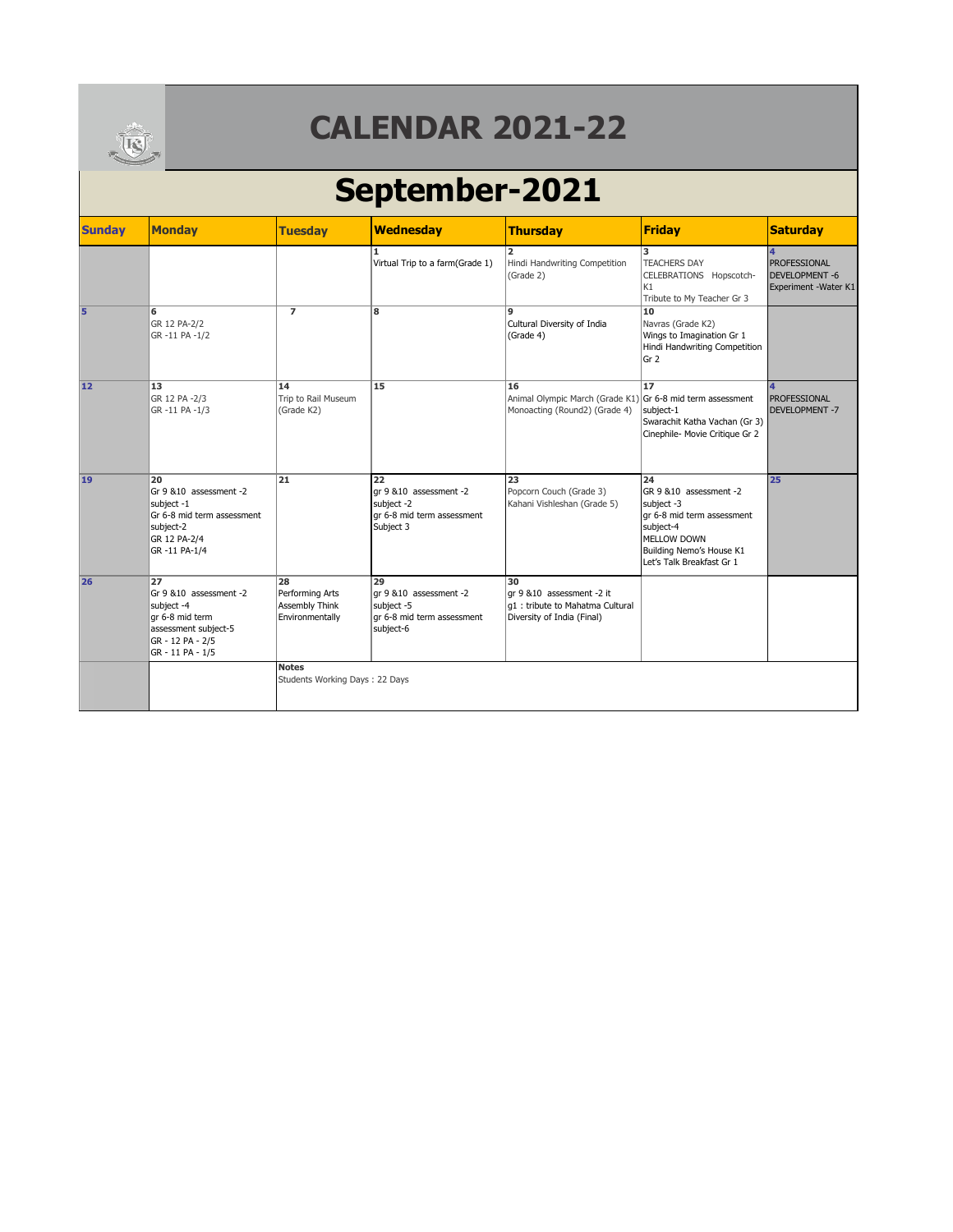

# **October-2021**

| <b>Sunday</b> | <b>Monday</b>                 | <b>Tuesday</b>                                                     | <b>Wednesday</b>                                                                            | <b>Thursday</b>                      | <b>Friday</b>                                                                                                                                             | <b>Saturday</b>                             |
|---------------|-------------------------------|--------------------------------------------------------------------|---------------------------------------------------------------------------------------------|--------------------------------------|-----------------------------------------------------------------------------------------------------------------------------------------------------------|---------------------------------------------|
|               |                               |                                                                    |                                                                                             |                                      | $\mathbf{1}$<br>G1: Tribute to Mahatma<br>ARTS ACTIVITY - DEMO<br>Picture Jockey K2                                                                       | <b>GANDHI JAYANTI</b><br>$\overline{2}$     |
| lз            | $\overline{\mathbf{4}}$       | 5                                                                  | 6<br>advertisement making through<br>video editing software<br>Trip to Fashion House (Gr 3) | $\overline{ }$                       | 8<br>Result Declaration mid term<br>Grade K - 8<br>Experiment- Float & Sink K1<br>Show And Tell K2<br>Dussehra Craft Gr 1<br>Aao Kisi Ko Khush Karen Gr 3 | 9 PTM 3 RESULT<br><b>DECLARATION</b>        |
| 10            | 11<br>RAMLEELA<br>PTM GR 11   | 12<br>RAMLEELA G 9 & 10 PTM<br>PTM GR 11<br>Ramayan Ke Panno Se K2 | 13<br>Dussehra Break Begins                                                                 | 14                                   | 15<br><b>DUSSEHRA</b>                                                                                                                                     | 16                                          |
| 17            | 18                            | 19<br><b>MILAD-UN-NABI</b>                                         | 20<br>School Re-Opens<br>12 CA-2/1<br>GR 11 HY -1                                           | 21                                   | 22<br>gr 6-8 cycle<br>assessment 3 subject-1<br>12 CA -2/2<br>GR 11 HY 2                                                                                  | 23                                          |
| 24            | 25<br>12 CA-2/3<br>GR 11 HY 3 | 26                                                                 | 27<br>GR 6-8 CYCLE<br>ASSESSMENT 3 SUBJECT-2<br>12 CA-2/4<br>GR 11 HY 4                     | 28<br>Deepawali Activity (Grade 4&5) | 29<br><b>ASSEMBLY GRADE 9</b><br>Intraclass Healthy Sandwich<br>making Competition(Grade 5)<br>12 CA-2/5<br>Gr 11 HY 5                                    | 30<br>PROFESSIONAL<br><b>DEVELOPMENT -8</b> |
| 31            |                               | <b>Notes</b><br>Students Working Days: 16 Days                     | Dussehra Break Begins: 13th October 2021-19th October 2021                                  |                                      |                                                                                                                                                           |                                             |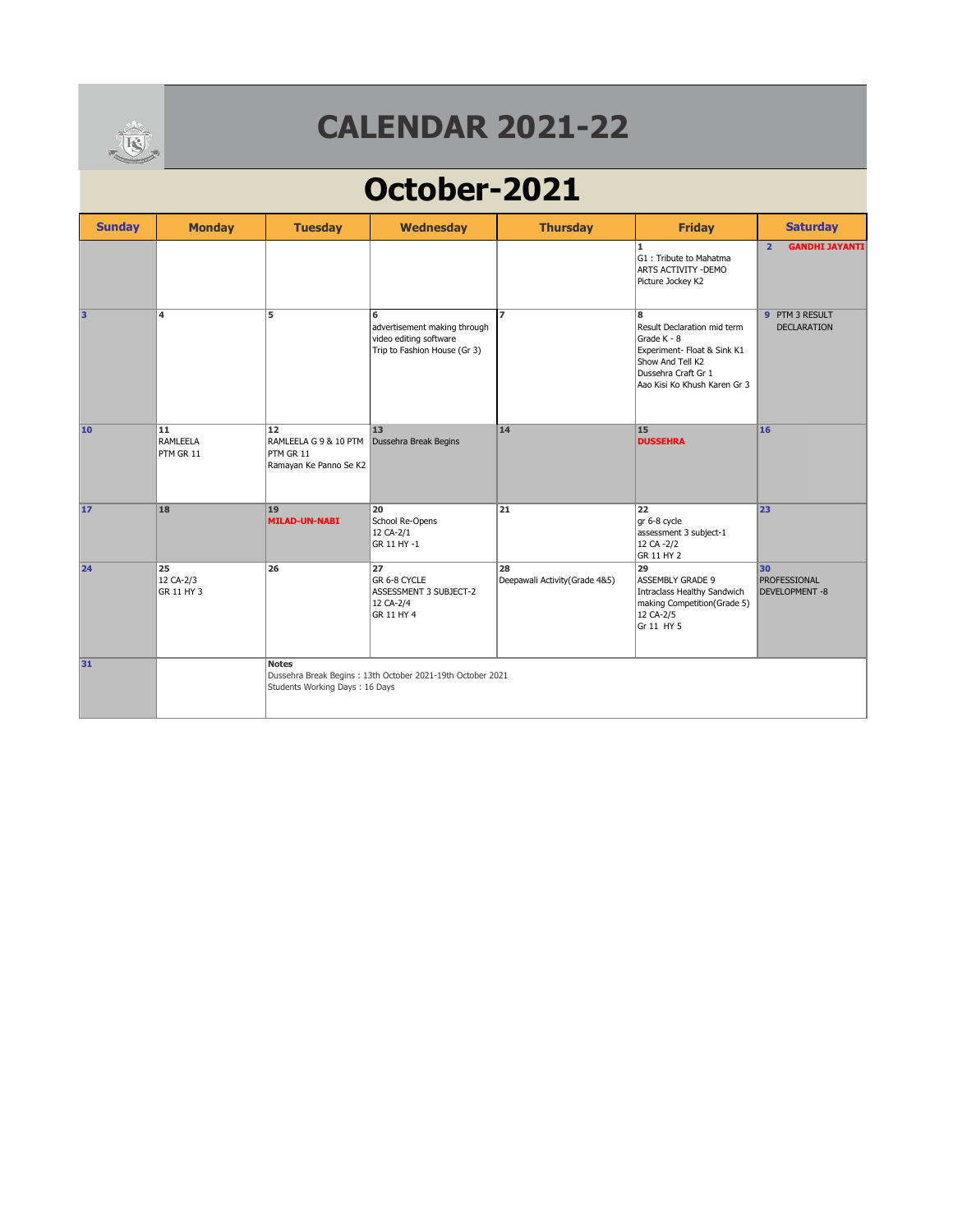

### **November-2021**

| <b>Sunday</b> | <b>Monday</b>                                  | <b>Tuesday</b>                                                                   | Wednesday                                                                | <b>Thursday</b>                                                                     | <b>Friday</b>                                                                                              | <b>Saturday</b>                                             |
|---------------|------------------------------------------------|----------------------------------------------------------------------------------|--------------------------------------------------------------------------|-------------------------------------------------------------------------------------|------------------------------------------------------------------------------------------------------------|-------------------------------------------------------------|
|               | $\mathbf{1}$                                   | $\overline{2}$<br>Rangoli making Competition<br>(Grade 4 & 5)<br>Diwali Activity | $\overline{3}$<br>Diwali Break Begins                                    | $\overline{4}$<br><b>DEEPAWALI</b>                                                  | 5                                                                                                          | 6                                                           |
| 17            | 8<br>School Re-Opens                           | 9                                                                                | 10<br>gr 6-8 cycle<br>assessment 3 subject-3<br>gr-8 annual day practice | 11<br><b>Dance Competition</b><br>PTM GRADE 11 & 12                                 | 12<br>gr 6-8 cycle assessment 3<br>subject-4<br>PTM GRADE 11 & 12<br>Grade 2: bharat ek<br>khoj            | PTM-4 G 6-8<br>13                                           |
| 14            | 15                                             | 16<br>gr 6-8 cycle<br>assessment 3 subject-5<br>Drawing Competition (K2)         | 17<br>GR-8 annual day practice                                           | 18<br>I See I Think I Wonder (Gr 1)<br>Interclass Poster Making (Gr 4)<br>12 PB-1/1 | 19                                                                                                         | 20<br><b>GURU NANAK JAYANTI PROFESSIONAL DEVELOPMENT -9</b> |
| 21            | 22<br>12PB-1/2                                 | 23                                                                               | 24<br>GR-8 annual day practice<br>12 PB -- 1/3                           | 25                                                                                  | 26<br>Pollution Cather Gr 3<br>Vehicle Parade K1<br>Intraclass Math Art<br>Activity (Grade 4)<br>12 PB-1/4 | 27                                                          |
| 28            | 29<br>12 PB-1/5<br>GR 11 A -2/1                | 30<br>A Book Review by Little<br>Critiques (Grade2)                              |                                                                          |                                                                                     |                                                                                                            |                                                             |
|               | <b>Notes</b><br>Students Working Days: 18 Days | Diwali Break Begins: 3rd November 2021-7th November 2021                         |                                                                          |                                                                                     |                                                                                                            |                                                             |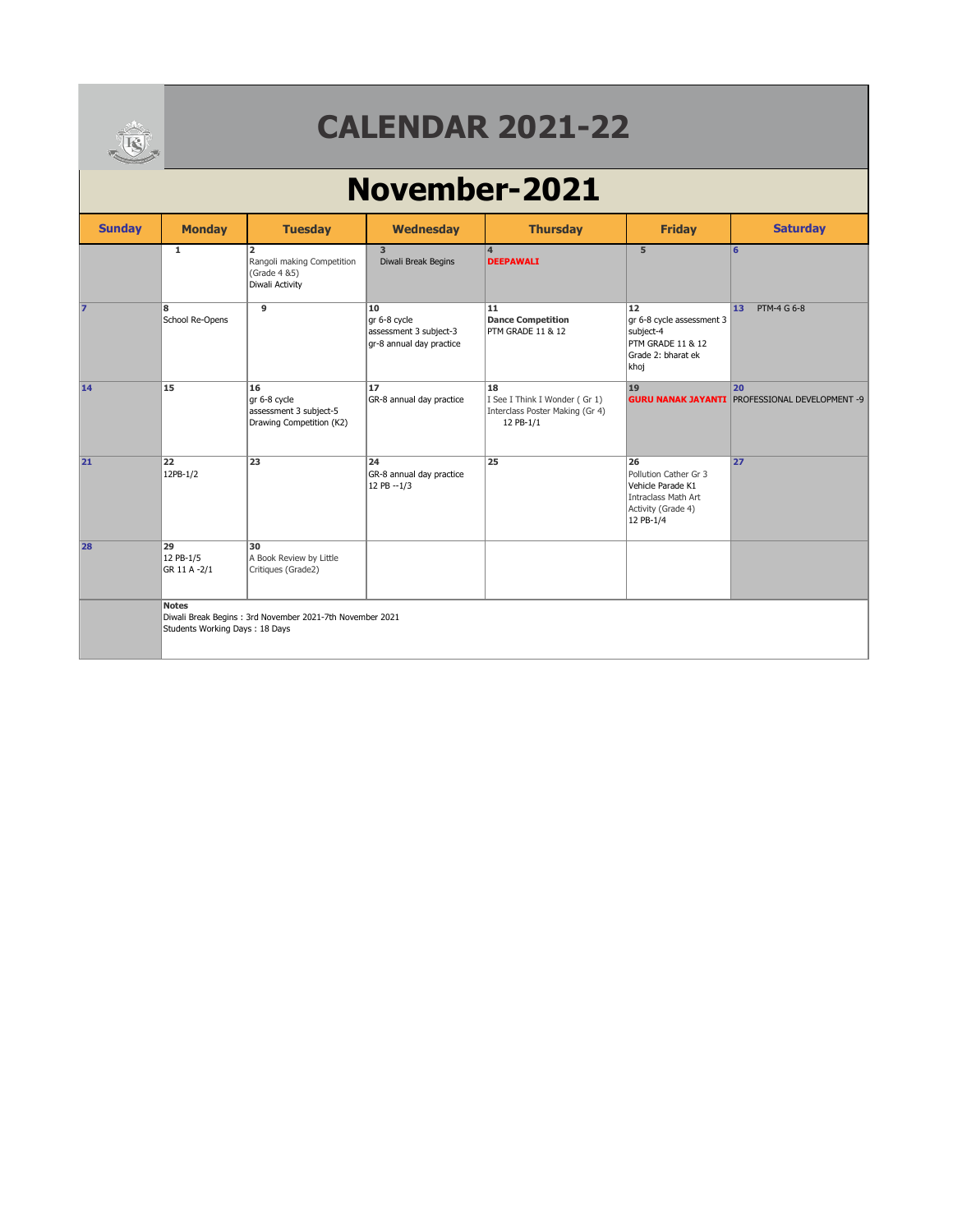

#### **December-2021**

| <b>Sunday</b> | <b>Monday</b>                                               | <b>Tuesday</b>                                         | <b>Wednesday</b>                                                                                                        | <b>Thursday</b>                                                                     | <b>Friday</b>                                                                                                                                                               | <b>Saturday</b>                                |
|---------------|-------------------------------------------------------------|--------------------------------------------------------|-------------------------------------------------------------------------------------------------------------------------|-------------------------------------------------------------------------------------|-----------------------------------------------------------------------------------------------------------------------------------------------------------------------------|------------------------------------------------|
|               |                                                             |                                                        | $\mathbf{1}$<br>gr-8 annual day practice Gr 10 Hindi Olympiad (Grade 1-3)<br>subject orientation                        | $\overline{2}$<br>Indian Raga Battle of Beats<br>Music Concert(4&5)                 | 3<br>Make in India(Grade 3)<br>Rhyme Time K1<br>The Social Roots of<br>Mathematics Demo<br>Fun With Calendar (Gr1)                                                          | PROFESSIONAL<br>DEVELOPMENT-10                 |
| 5             | 6<br>GR 11 PA -2 /2                                         | $\overline{ }$                                         | 8<br>GR 6-8 Cycle AssessmentT 3<br>SUBJECT-6<br><b>GR-8 ANNUAL DAY PRACTICE</b>                                         | $\overline{9}$<br>Spell Bee Final (Gr 3)                                            | 10<br>Grade 9 & 10 assement -3<br>subject -1<br>PTM GRADE 12<br>Joy of Giving K1<br>Young Scientists Gr 1                                                                   | 11<br>Gr 6-8 ANNUAL DAY                        |
| 12            | 13<br>Gr 11 PA -2 /3<br>Gr 9 & 10<br>Assessment 3 Subject 2 | 14                                                     | 15<br>Gr 9 & 10 Assessment 3<br>Subject -3<br>Gr 6-8 Cycle Assessment 4<br>Subject-1<br><b>GR-8 ANNUAL DAY PRACTICE</b> | 16<br>Intraclass Math Tesselation<br>Activity (Grade 5)                             | 17<br>Grade 9 & 10 assessment<br>subject -4<br>Declamation a Dramatic<br><b>Expression Demo</b><br>Kavitavachan (Grade 1)<br>Tell A Tale K2<br>International Dialouges Gr 2 | 18<br><b>G 5 : THEATRE DAY</b><br>$K1-4$ : PTM |
| 19            | 20<br>12 PB-2/1<br>GR 11 PA -2/4                            | 21<br>Gr 9 & 10 Assessment 3<br>Subject 5<br>12 PB-2/2 | 22                                                                                                                      | 23<br>Gr 9 & 10 Assessment 3<br>subject 6<br>Gr 6-8 Cycle Assessment 4<br>Subject-2 | 24<br>12 PB -2/3<br>Declamation a Dramatic<br>Expression<br>Christmas Celebration                                                                                           | 25<br><b>CHRISTMAS</b>                         |
| 26            | 27<br>12 PB - 2/4 GR 11 PA -<br>2/5                         | 28                                                     | 29<br>GR 6-8 cycle Assessment 4<br>subject-3<br>12 PB -2/5                                                              | 30<br><b>PTM GR 9&amp;10</b>                                                        | 31<br>Winter Break Begins                                                                                                                                                   |                                                |
|               | <b>Notes</b>                                                |                                                        | Winter Break: 31st December 2021-7th January 2022 Students Working Days: 22 Days                                        |                                                                                     |                                                                                                                                                                             |                                                |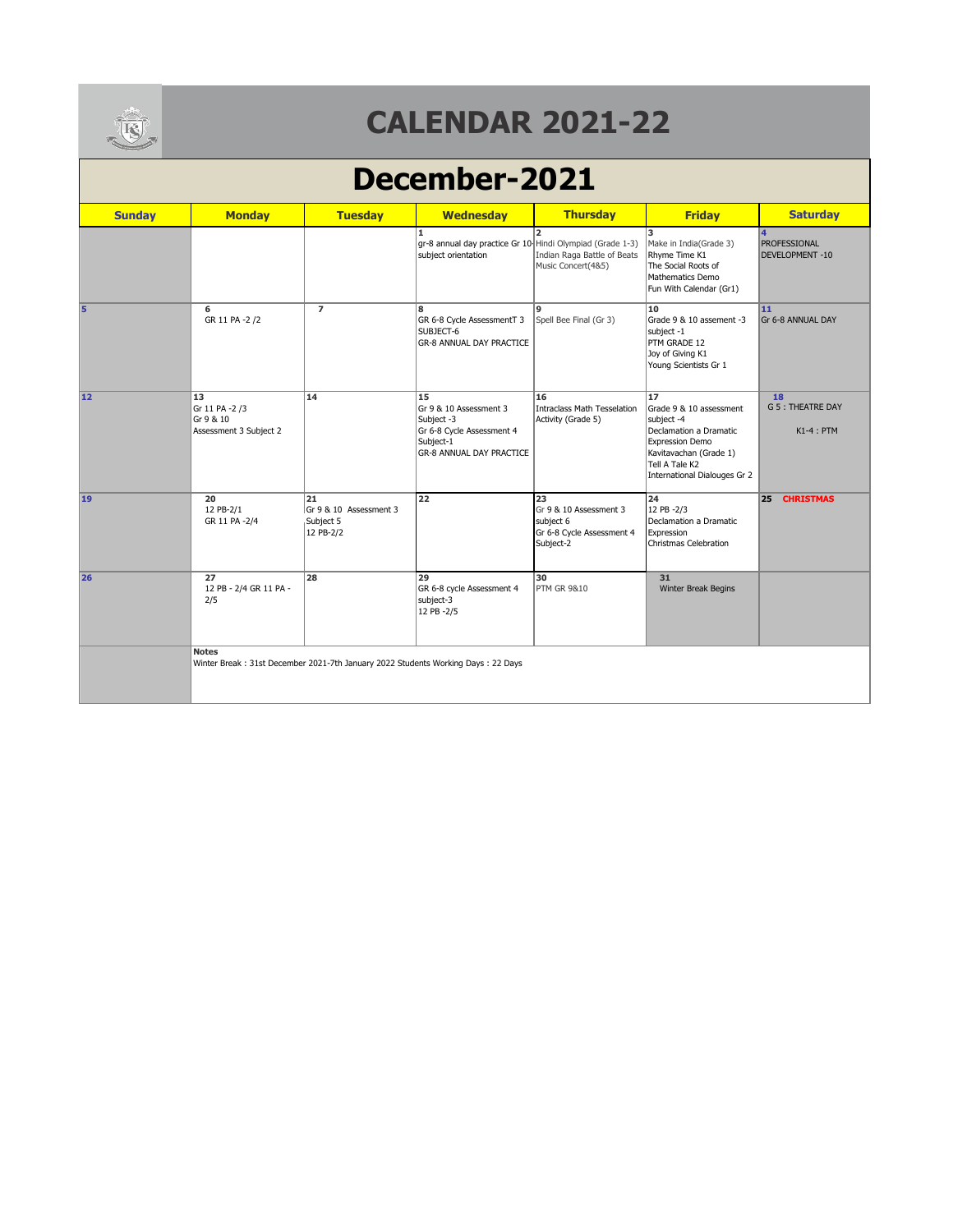

|                | <b>COLLEGE AND REAL PROPERTY</b>                            |                                                |                                                                                                |                                              |                                                                                                                           |                                       |  |  |  |
|----------------|-------------------------------------------------------------|------------------------------------------------|------------------------------------------------------------------------------------------------|----------------------------------------------|---------------------------------------------------------------------------------------------------------------------------|---------------------------------------|--|--|--|
|                | January-2022                                                |                                                |                                                                                                |                                              |                                                                                                                           |                                       |  |  |  |
| <b>Sunday</b>  | <b>Monday</b>                                               | <b>Tuesday</b>                                 | <b>Wednesday</b>                                                                               | <b>Thursday</b>                              | <b>Friday</b>                                                                                                             | <b>Saturday</b>                       |  |  |  |
|                |                                                             |                                                |                                                                                                |                                              |                                                                                                                           | $\mathbf{1}$<br><b>NEW YEAR'S DAY</b> |  |  |  |
| $\overline{2}$ | $\overline{\mathbf{3}}$                                     | $\overline{\mathbf{4}}$                        | $\overline{5}$                                                                                 | 6                                            | $\overline{z}$<br>Frieze- Art Critique Gr 2                                                                               | $\bf{8}$                              |  |  |  |
| $\mathbf{9}$   | 10<br><b>SCHOOL REOPENS</b><br>G 10 PreBoard 1<br>Subject 1 | 11<br>PTM GRADE 11                             | 12<br>G 10 PreBoard 1<br>Subject 2<br>g 6-8 cycleassessment 4<br>subject-4<br>PTM GRADE 11     | 13                                           | 14<br>G 10 PreBoard 1<br>Subject 3<br>Show & Tell K1<br>Experiment -Sense Organs<br>Talk Show Gr 1<br>Globe Trotters Gr 2 | 15                                    |  |  |  |
| 16             | 17<br>G 10 PreBoard 1<br>Subject 4                          | 18                                             | 19<br>G 10 PreBoard 1<br>Subject 5<br>g 6-8 cycle<br>assessment 4 subject-5<br>ICT final event | 20<br>Connecting to the Roots<br>(Gr 3)      | 21<br>Explore the Unexplored<br>Gr 10 PreBoard 1<br>Subject 6<br>Baal Kavi K2<br>Connecting to The Roots Gr 1             | 22                                    |  |  |  |
| 23             | $\overline{24}$                                             | 25<br>republic day celebration                 | 26<br><b>REPUBLIC DAY</b>                                                                      | 27<br>Gr 6-8 cycle<br>assessment 4 subject-6 | 28<br>Graph It Up K1<br>Master Chef K2<br>Inspiring Your Inner Chef Gr 1<br>Tap your Feet Gr 2<br>War of Words Gr 3       | 29                                    |  |  |  |
| 30             | 31<br>Gr 9 term end IT<br>Gr 10 ptm                         | <b>Notes</b><br>Students Working Days: 15 Days |                                                                                                |                                              |                                                                                                                           |                                       |  |  |  |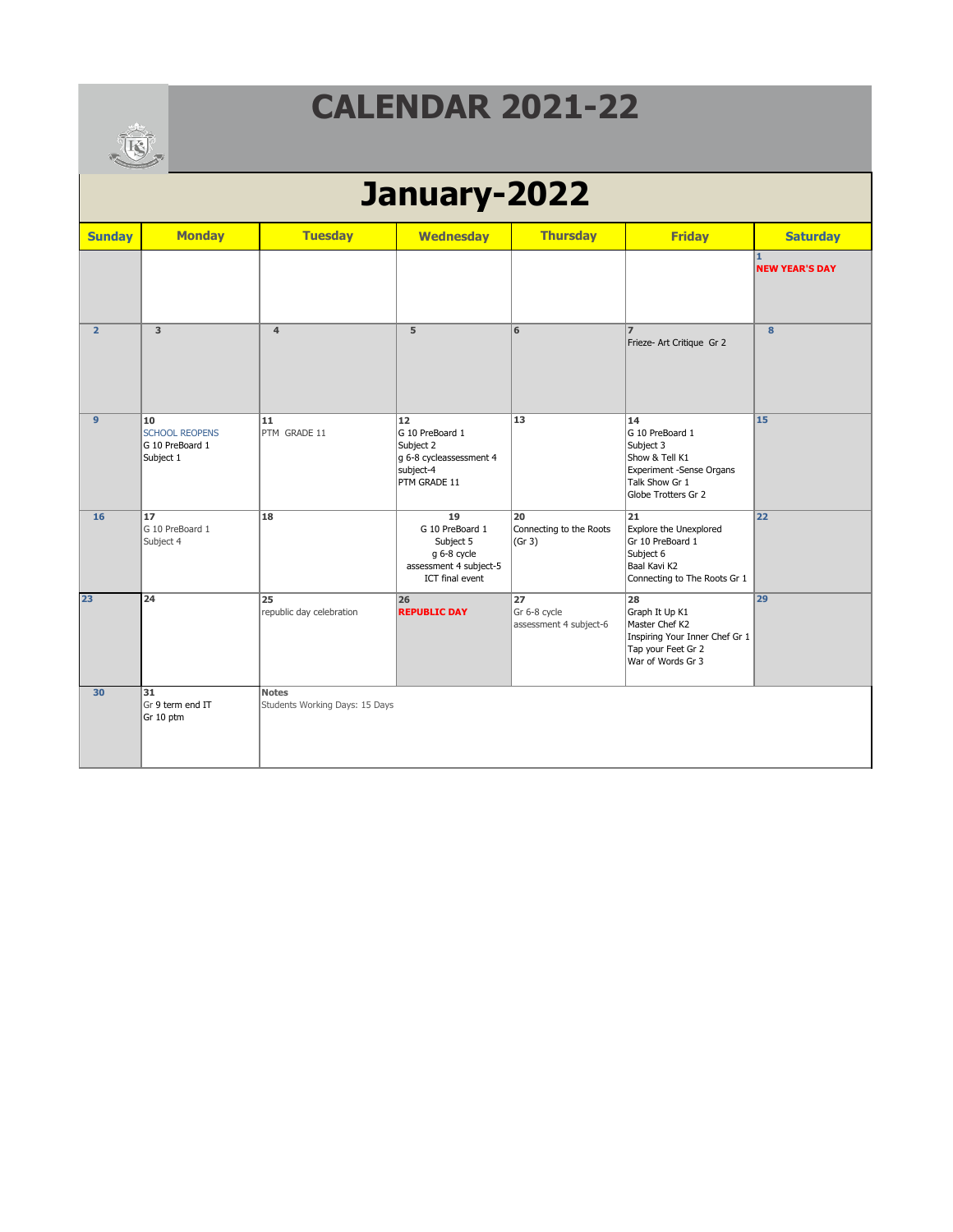

# **February 2022**

| <b>Sunday</b> | <b>Monday</b>                                                    | <b>Tuesday</b>                           | <b>Wednesday</b>                                               | <b>Thursday</b>                    | <b>Friday</b>                                                                                                                                               | <b>Saturday</b>                                                       |
|---------------|------------------------------------------------------------------|------------------------------------------|----------------------------------------------------------------|------------------------------------|-------------------------------------------------------------------------------------------------------------------------------------------------------------|-----------------------------------------------------------------------|
|               |                                                                  | 1.<br>G9: TERM END -SUBJECT 1            | $\overline{2}$<br>G11: ANNUAL EXAMINATION<br>Scavenger Hunt K1 | l3.<br>G9: TERM END - SUBJECT<br>2 | G11 : ANNUAL EXAMINATION 2 GRADE 10 PTM<br>Art Of Calligraphy K2<br>Movie Revie Gr 1<br>Rapid Collection Gr 2 Scratch<br>Your Brains Gr3                    | 5                                                                     |
| 6             | $\overline{ }$<br>G10: PRE BOARD-2<br>G11 : ANNUAL EXAMINATION 3 | 8<br>G9: TERM END -SUBJECT 3             | 9<br>G11 : ANNUAL EXAMINATION                                  | 10<br>G9: TERM END - SUBJECT<br>4  | 11<br>G11 : ANNUAL EXAMINATION 5 GRADE 4 THEATRE DAY<br>Experiment- What's Heavier K1<br>Poem Recitation K2<br>Fantastic Fractions Gr 1<br>Pangat Bhoj Gr 2 | 12<br>K1-3: PTM PTM<br>Gr <sub>5</sub>                                |
| 13            | 14<br>G9: TERM END -SUBJECT 5                                    | 15                                       | 16                                                             | 17                                 | 18<br>G6-8 TERM END ASSESSMENT<br>SUBJECT-1<br>Fruit Carnival K1<br>Experiment -Paint Puddle K2                                                             | 19                                                                    |
| 20            | 21<br>G6-8 TERM END ASSESSMENT<br>SUBJECT-2                      | $\overline{22}$                          | 23<br>G6-8 TERM END ASSESSMENT<br>SUBJECT-3                    | 24                                 | 25<br>G6-8 TERM END ASSESSMENT<br>SUBJECT-4<br>Show & Tell K1<br>Balloon Party K2<br>Voicing Your Opinion Gr 2                                              | 26<br>GRADE 9 & 11 PRIZE DAY &<br><b>RESULT</b><br><b>DECLARATION</b> |
| 27            | 28<br>Gr6-8 TERM END ASSESSMENT<br>SUBJECT-5                     |                                          |                                                                |                                    |                                                                                                                                                             |                                                                       |
|               |                                                                  | Notes:<br>Students Working Days: 20 Days |                                                                |                                    |                                                                                                                                                             |                                                                       |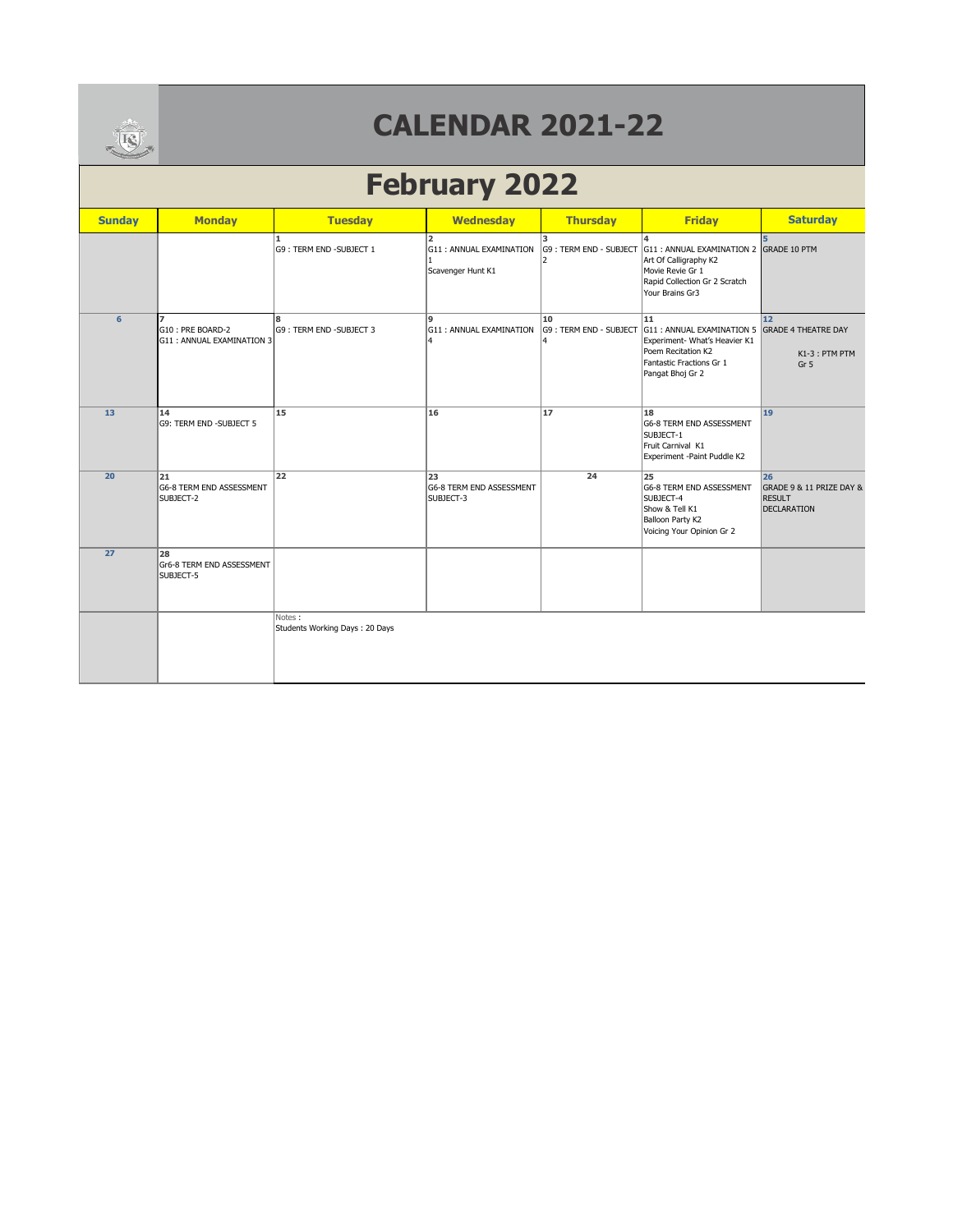

#### **MDAR 2021 CALENDAR 2021-22**

# **March-2022**

| <b>Sunday</b> | <b>Monday</b>                                               | <b>Tuesday</b>                           | <b>Wednesday</b>                                        | <b>Thursday</b>                                     | <b>Friday</b>                                                          | <b>Saturday</b>                                                         |
|---------------|-------------------------------------------------------------|------------------------------------------|---------------------------------------------------------|-----------------------------------------------------|------------------------------------------------------------------------|-------------------------------------------------------------------------|
|               |                                                             | 1<br><b>MAHA SHIVRATRI</b>               | $\overline{2}$<br>g6-8 term end assessment<br>subject-6 | 3                                                   | 14<br>News Reporters in Making Gr<br>Quiz Time Gr 2<br>G.K. Quiz Gr 3  | 5                                                                       |
| 6             | $\overline{ }$<br>Gr 10 & 12 new academic<br>session begins | 8                                        | 9                                                       | 10                                                  | 11<br>K1-K2 LAST WORKING<br>DAY<br>Story-a-Thon Gr 1<br>Razzmataz Gr 2 | 12<br>G10 & 12 ORIENTATION<br>Grade 4 Result Declaration & Prize<br>day |
| 13            | 14<br>Gr 5 Result Declaration &<br>Prize Day                | 15<br>G1: PRIZE DAY                      | 16<br>G2: PRIZE DAY                                     | 17<br>G3-5 : PRIZE DAY                              | 18<br><b>HOLI</b>                                                      | 19                                                                      |
| 20            | 21                                                          | 22                                       | 23                                                      | 24                                                  | 25<br>G 6-8 PRIZE DAY<br>&RESULT<br><b>DECLARATION</b>                 | 26                                                                      |
| 27            | 28<br><b>G6-8 ORIENTATION</b>                               | 29<br><b>G4 &amp; 5 ORIENTATION</b>      | 30<br><b>G1-3 ORIENTATION</b>                           | 31<br><b>KINDERGARTEN NEW</b><br>PARENT ORIENTATION |                                                                        |                                                                         |
|               |                                                             | Notes:<br>Students Working Days: 20 Days |                                                         |                                                     |                                                                        |                                                                         |